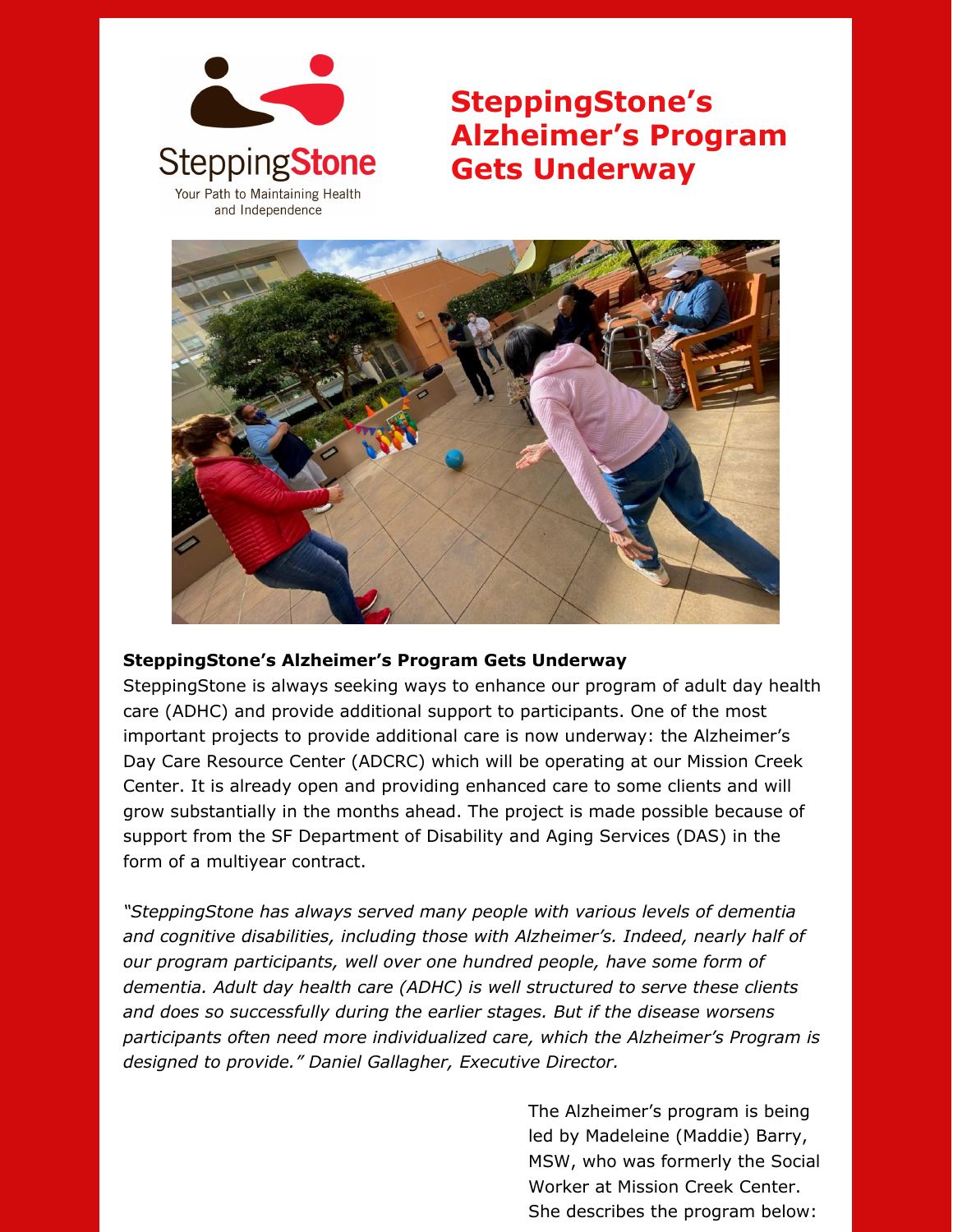

*"SteppingStone's Alzheimer's Day Care Resource Center is a program that provides enhanced support for clients with dementia that need more personalized care. It is not limited just to people with Alzheimer's, but serves participants with other forms of dementia as well.*

*"My goal is to keep clients constantly engaged, which requires providing very personalized care, nearly one-to-one care.*

*Participants can be active, but it's difficult for them to follow instructions and they can be easily distracted. But if they are provided individualized support, they can participate in many activities such as exercise, dancing, crafts, games, etc." Madeleine Barry, ADCRC Program Coordinator.*

*The* ADCRC program operates Monday through Friday, five hours a day except for Friday, which is a three-hour day. Clients arrive at 9AM, an hour after most Mission Creek Center program participants. They are met by Maddie, other Center staff and the others in program and remain together for the entire day.

As a group they will participate in many activities depending on their interests and what Maddie has planned. Favorite activities include memory games, arts and crafts, bowling, listening to music and going for a walk. Participants will also get health monitoring or receive therapies from the Center staff, which is one of the benefits of the Alzheimer's Program occurring within the larger context of ADHC. This coordination of services between the Alzheimer's Program and the larger Mission Creek Center will increase over time as Jimmy Goh, the Director of the Center explains below.

*"The initial cohort for the ADCRC drew from participants who were already receiving services from Day Health programming, so there was not a steep transition period to integrate. In the future I expect to see our activities calendar incorporate scheduled programming that can be shared across all enrolled participants including those enrolled in the ADCRC." Jimmy Goh, RN, MSN-Program Director, Mission Creek Center.*

The Alzheimer's Program will also provide support to the caregivers of program participants.

*"The program is valued by family members and caregivers, not only because of the care we provide, but because it gives them respite. On the days their loved ones are here they know they are safe and being taken care of, so they go on with other aspects of their lives, or simply take a*

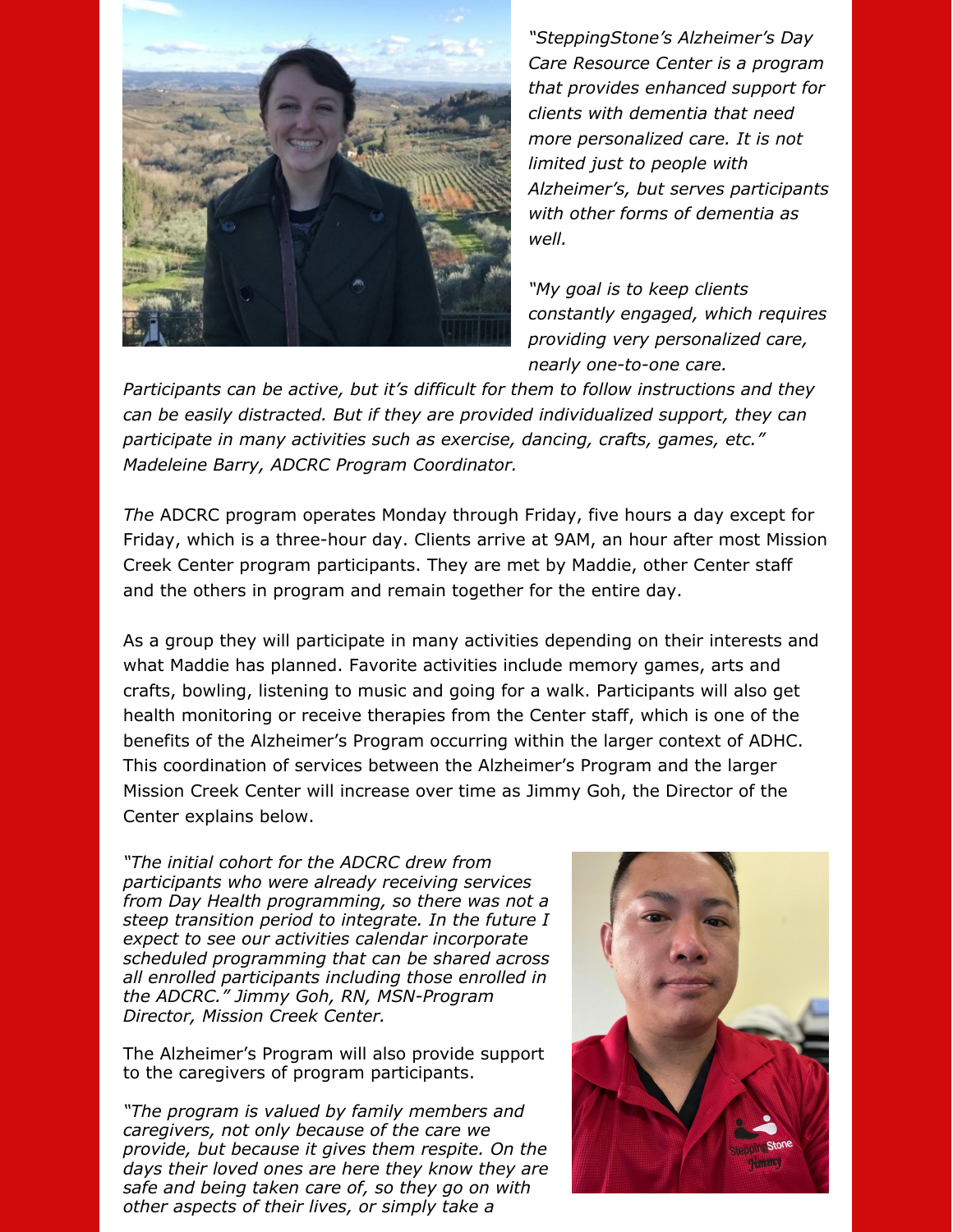## *break." Madeleine Barry, ADCRC Program Coordinator.*

The program provides other support to caregivers including both information and personal support. In addition, an Alzheimer's Program caregiver support group is being formed and will have its first meeting in June.



The program is now a few months into operation and has enrolled a handful of clients. The program is being rolled out slowly so it can be adjusted based on what is most successful. COVID is of course a profound factor, impacting all SteppingStone activities, generating uncertainty and making planning difficult. Masking can be particularly difficult for people with dementia who have difficulty not only in remembering to wear one, but also in being heard.

*"There is already a substantial list of current Center participants who have expressed interest in the ADCRC and I feel would benefit from the program. Our intake team has received quite a bit of feedback from potential clients who have expressed their desire to enroll in the ADCRC, and we expect that it will continue to attract potential clients as word of it spreads." Jimmy Goh, RN, MSN-Program Director, Mission Creek Center.*

As the program grows it will require increased staff support. There is also a need and opportunity for volunteers to participate in the Alzheimer's Program, so if you would like to volunteer, be trained and gain experience in supporting people with dementia, please let us know. Madeline Barry can be reached at [madeleinebarry@steppingstonehealth.org](mailto:madeleinebarry@steppingstonehealth.org)



*"I am excited to help create this program, which is so needed by many of our participants and their caregivers. We are providing enhanced care to people we know well to help them continue to attend the Center, see their friends and join in activities. I look forward to developing new activities and serving many more people in the years ahead." Madeleine Barry, ADCRC Program Coordinator.*

## **Photos:**

*(Masthead) ADCRC Program participants with staff bowling in the Mission Creek Center courtyard. (Middle 1) Madeleine Barry,* MSW*-*Alzheimer's Day Care Resource Center*Program Coordinator. (Middle 2) Jimmy Goh, RN, MSN-Program Director, Mission Creek Center. (Middle 3) Daniel Gallagher, M.Ed.-SteppingStone Executive Director. (Bottom) Jigsaw puzzle of Van Gogh's "Stary Night" used as a memory game and completed by ADCRC participants.*